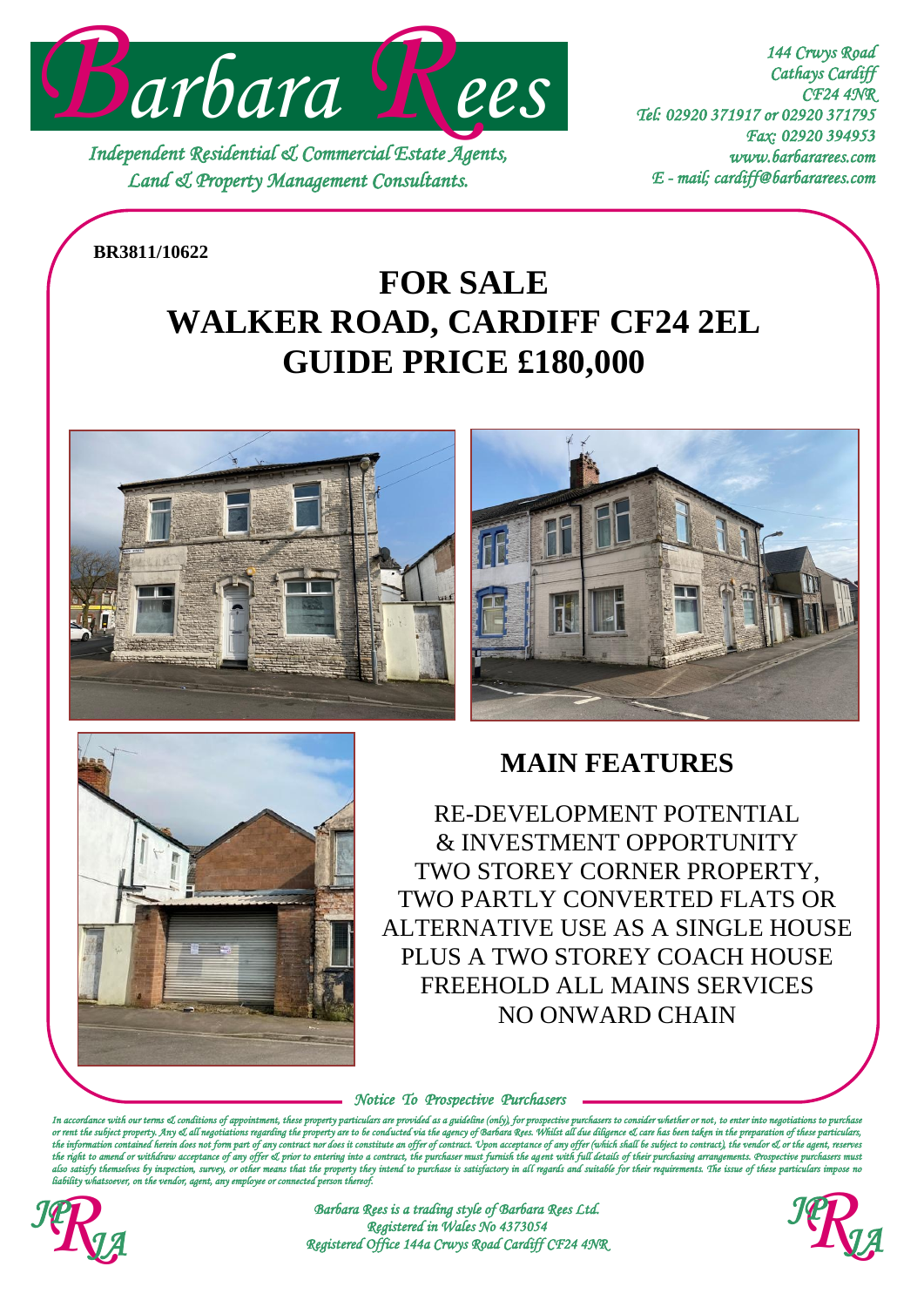### **BR3811**

#### **42 WALKER ROAD, CARDIFF CF24 2EL**

**DESCRIPTION LOCATION & DIRECTIONS:** Barbara Rees Commercial is pleased to offer for sale this traditionally built two storey pavement fronted, corner property with brick and stone elevations beneath an interlocking pitched concrete tiled roof.

The property has been partially converted in to two self contained flats and includes a two storey coach house, situated to the rear, with access off Neath street.

Walker road is located in the Splott area of Cardiff, all amenities are nearby, see the map inlay below for local directions.

**THE ACCOMMODATION;** Pavement entrance**,** upvc door to a communal lobby, internal doors with access to the ground and first floor flats.

## **GROUND FLOOR FLAT:**

**ROOM 1:** 12'6" x 11' Front facing window, open access to room two.

**ROOM 2;** 14'4" x 11'10" access to the kitchen.

**KITCHEN;** 16' x 6' Front facing door, side facing window, wall mounted gas central heating combination boiler (not tested), access to bathroom.

**BATHROOM;** Comprising a three piece suite to include a wc, wash hand basin, bath (bath not fitted).

**ROOM 3;** 9'10" x 7'6" Front facing window.

**ROOM 4;** 11'4" x 11'2" Front and side facing windows. Hatch to cellar (not surveyed).

# **FIRST FLOOR FLAT:**

Staircase with spindles and balustrading, leading from the ground floor lobby to the first floor landing giving access to three separate rooms, along with the kitchen and bathroom.

**ROOM 1:** 11'5" x 11'5" Front facing window.

**ROOM 2;** 11'5" x 9'5" Front and side facing windows.

**ROOM 3;** 10'7" x 9' Front facing window.

**KITCHEN;** 11'6" x 8'10" Rear facing door, side facing window.

**BATHROOM;** W.C. and a wash hand basin (not fitted).

**EXTERIOR;** Enclosed rear courtyard plus a two storey coach house suitable for re-development / residential conversion STP.

**ENERGY RATING; Ground Floor Flat:** Current = 64 / D. Potential = 79 / C. Full EPC available for inspection at our office or via the online EPC register.

**ENERGY RATING: First Floor Flat:** Current = 68 / D. Potential = 76 / C. Full EPC available for inspection at our office or via the online EPC register.

**GENERAL NOTES;** Any information contained herein should be verified by prospective purchasers or their advisers prior to any formal commitment to purchase. The proceeds of crime act 2002 & anti money laundering rules 2007 require us to obtain both personal and residence identification from all purchasers where an offer has been made and accepted. Please arrange for the appropriate identification to be provided, when asked. The vendor advises that the property is of freehold tenure and has the benefit of all mains services, although this and the adequacy and condition of any services and fixtures and fittings should be confirmed by the acting solicitors. All services have not and will not be tested. The property is to be sold as seen and viewed and the buyer will be responsible for it's clearance.

#### **GUIDE PRICE;** £180,000.

**OFFERS;** Must be made in writing and supported by full evidence of funding.

**VIEWING;** Strictly accompanied viewing only, by prior appointment via our Cardiff office.

**MORTGAGE**; Available subject to status, please ask for an appointment with our independent financial adviser.